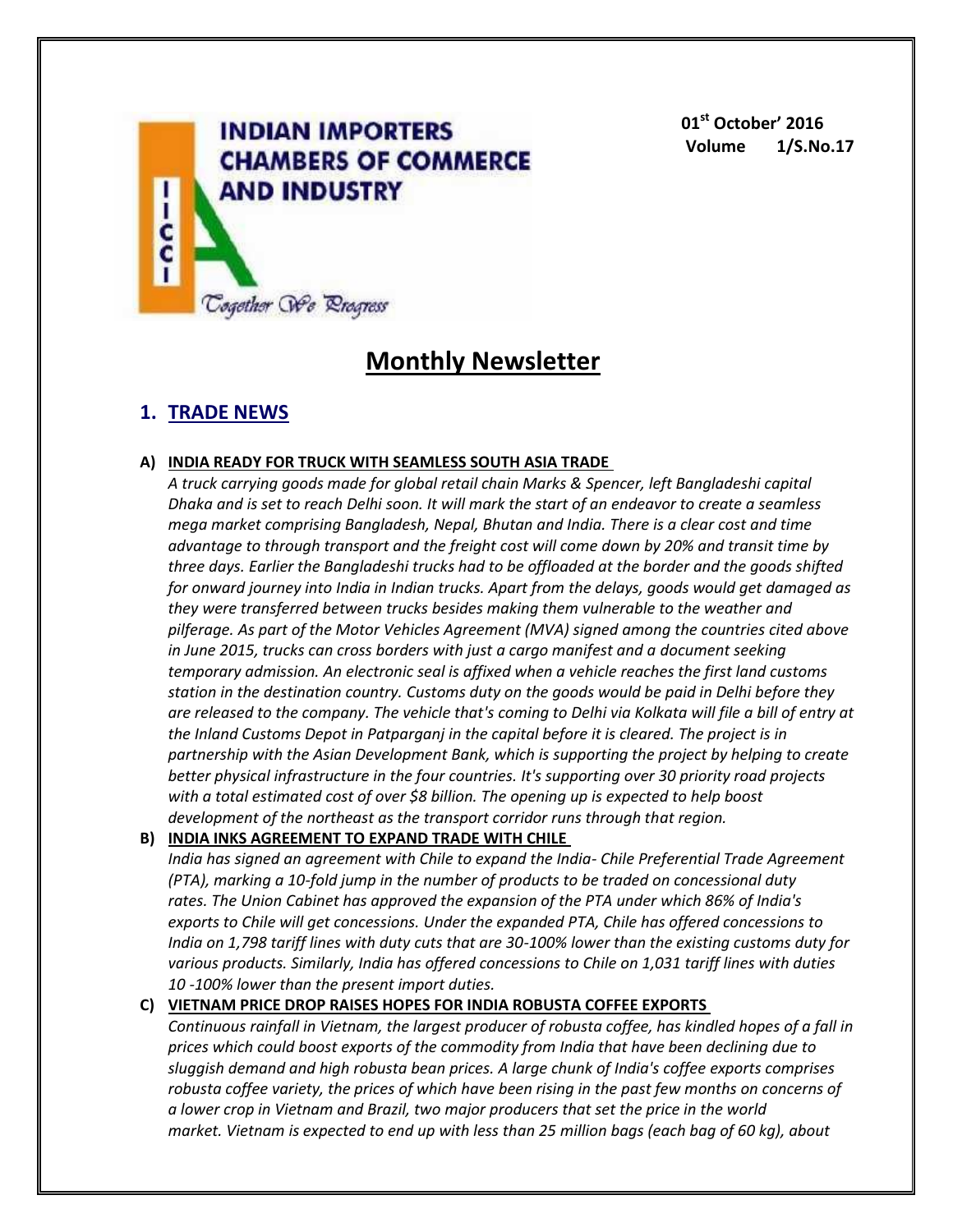*10% less than in the previous year. Traders said global futures may rise another \$200 in the coming months given that the next robusta crop in Brazil, Indonesia and India is likely to be lower.*

#### **D) INDIA SET TO BUY IRAN OIL FOR EMERGENCY RESERVES**

*India is set to buy 6 million barrels of Iranian crude for its strategic oil reserves as negotiations with the United Arab Emirates' national oil company for supplies are stuck over commercial term. Such purchases by the world's No.3 crude importer would boost Iran's drive to ramp up its oil shipments as it looks to regain market share following the lifting of sanctions over its disputed nuclear programme. India, seeking to hedge against energy security risks as it imports about 80% of its oil needs, is building emergency storage in vast underground caverns to hold a total of 36.87 million barrels of crude, enough to cover almost two weeks of demand. India would buy 6 million barrels of Iranian Mix crude from the National Iranian Oil Co in October and November to fill half the Managlore storage facility in the southwestern state of Karnataka. State firm Bharat Petroleum Corp will buy 4 million barrels in two very large crude carriers (VLCCs) and Mangalore Refineries and Petrochemicals Ltd will import 2 million barrels. The 9.75 million-barrel Vizag storage facility in east India is being filled with Iraqi Basra oil.*

# **2. FDI**

# **A) INDIA'S NET FDI INFLOWS FOR FY17 LIKELY AT \$35 BILLION**

*India is expected to see net FDI inflows of USD 35 billion this financial year, which may fall short of the figure for 2015-16. Even after the surge in June-July, the gross FDI inflow so far this fiscal is 5% lower than same period last year and the net tally is down 29%. Given recent trends in FDI inflows, it is unlikely that a similar growth rate in inflows can be attained for 2016-17, but the improved trend in June-July will push net FDI inflows close to our forecast of USD 35 billion for 2016-17 (USD 36 billion in 2015-16). FDI surge to India might have been buoyed by improved sentiment towards emerging markets in a post-Brexit world which incidentally is also reflected in stronger portfolio flows of around USD 3.5 billion and rupee appreciation of 1% in June-July*.

#### **B) RS 1.23 LAKH CRORE FDI IN ELECTRONIC MANUFACTURING**

*FDI in electronic manufacturing has touched an all-time high of Rs 1.23 lakh crore in 2016 on the back of enabling policies of the government and its Make in India initiative. The FDI stood at Rs 11,000 crore in 2014, the Minister added. It was important to develop electronics manufacturing in India as a study had predicted that by 2020, the country's import bill of electronics items would surpass the fuel import bills. The government had set up electronics manufacturing clusters in different parts of the country for enhancing manufacturing and when it comes to mobile manufacturing, the volume has reached 11 crore units in 2015-16. In value terms, mobile phones worth Rs 54,000 crore were made in India and this is likely to touch Rs 94,000 crore in 2016-17. Apart from electronic manufacturing clusters, the government is offering better tax regime and incentives of MSIPS for electronic manufacturing. The government had removed basic customs duty (10%) and special additional duty (4%) proposed on charger, adaptor, batteries and wired headsets.*

# **3. ECONOMY**

# **A) INDIA BIGGEST RECIPIENT OF REMITTANCES IN 2015**

*India was the biggest recipient of remittances globally in 2015, with the southern state of Kerala accounting for the highest share. India received \$69 billion in remittances, followed by China at \$64 billion. Kerala received 25-30% of the remittances to India, followed by Andhra Pradesh, Tamil Nadu and Punjab. Kerala and Tamil Nadu used most of the remittances not just for subsistence and debt repayments but also for productive reasons such as education, healthcare expenses and* bank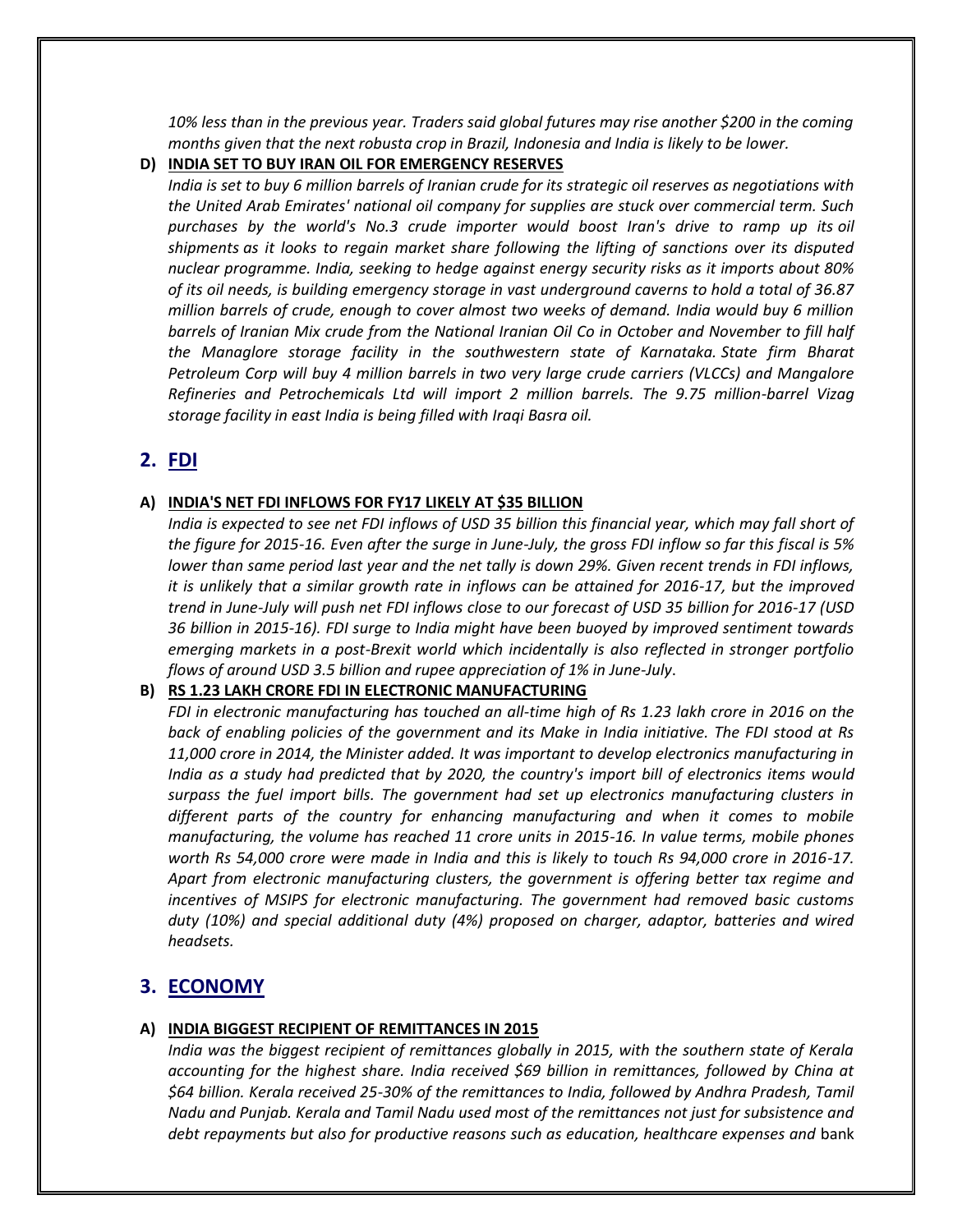*savings. An inward remittance is money sent by migrants to their homes. The paper highlighted the positive impact of inward remittances on financial inclusion, poverty and social factors such as health and education. The Gulf countries are among the top eight remittance sources for India in 2015. Five Gulf Cooperation Council (GCC) countries—the UAE, Qatar, Saudi Arabia, Kuwait and Oman—contributed 50% of the total value of remittances in 2015, despite their economies suffering from a decline in oil prices.*

**B) AFRICAN OIL IMPORT FUNDS MAY BE PUT IN VOSTRO ACCOUNTS TO SETTLE EXPORTERS' DUES** *The government may soon extend to African countries a mechanism to clear payments of Indian exporters, especially pharmaceutical companies, stuck for months. The payment model is similar to the one used in the case of Iran and now proposed for Venezuela. Vostro account is a bank account held by a foreign bank with an Indian bank. Nigeria and Angola, the two top oil producing African countries, have been hit by a series of economic and political crises that have forced their governments to hold on to precious foreign exchange. These countries are not releasing dollars for payment to exporters. India's imports from these countries are more than exports. It is possible to deduct export dues before making payment for imports, Nigeria : exports \$ 2,221.90 million and imports: \$9,949 million, Angola exports: 223 million and imports: 2,766 million. In case of Iran and as well as Venezuela, our main import item is one commodity, crude oil. In case of African countries, the import basket would be far diverse. So the payment model for Africa would need to be correspondingly tweaked. There may be scope to boost long-term sourcing from Africa, including say stepped-up imports of pulses and oilseeds, which would also meet rising demand here. It is in our interest to put in place a proper strategy to tide over payment difficulties for exports to the frontier markets in Africa.*

# **4. PAN INDIA**

# **A) INDIA RANKS 35th ON WORLD BANK LOGISTICS INDEX**

*India's improvement in logistics is a proof of its steady performance in competitiveness in manufacturing and trade, according to a World Bank report. India has leapfrogged 19 spots to 35th position on the World Bank's Logistics Performance Index in 2016. Improvement in India's rank on the Logistics Performance Index adequately establishes steady performance in our competitiveness in manufacturing and trade that also acts as one of the growth drivers of Make in India programme.*

#### **B) HAMDARD LAUNCHS READY-TO-SERVE ROOHAFZA FUSION**

*The over 100-year-old health and wellness company Hamdard India has entered the ready-to-serve beverage segment with the launch of RoohAfza Fusion to extend the product portfolio of its flagship brand RoohAfza. RoohAfza Fusion is a blend of pure fruit juice with the traditional RoohAfza that is available in five different flavours such as lemon, orange, mango, pineapple and orange, and litchi. The drink, will retain the strong taste, all the 14 herbal ingredients and colour of RoohAfza with only a dash of fruit blends for an additional twist in flavour. RoohAfza Fusion will be available in Tetra packaging, which is known to preserve the taste and flavour of the product and will be offered at the price point of Rs 20 for a 200-ml pack. The company first launched RoohAfza in the year 1907, which came to be known as a summer drink for its nutritional and therapeutic value as the product claims to help in maintaining the body's water level.*

#### **C) ONCE A MECHANIC, INDIAN MAN NOW OWNS 22 APARTMENTS IN BURJ KHALIFA**

*To say you own one apartment in the world's tallest building would be impressive. But to say you own 22, now that would just be hard to believe right? Well believe it. Indian businessman George V. Nereaparambil is the very man who owns more than his fair share of the 900 apartments in the Burj Khalifa. He is thought to be one of the largest private owners within the building, but he says he's not stopping at 22. After seeing an advertisement in a newspaper about an apartment for rent*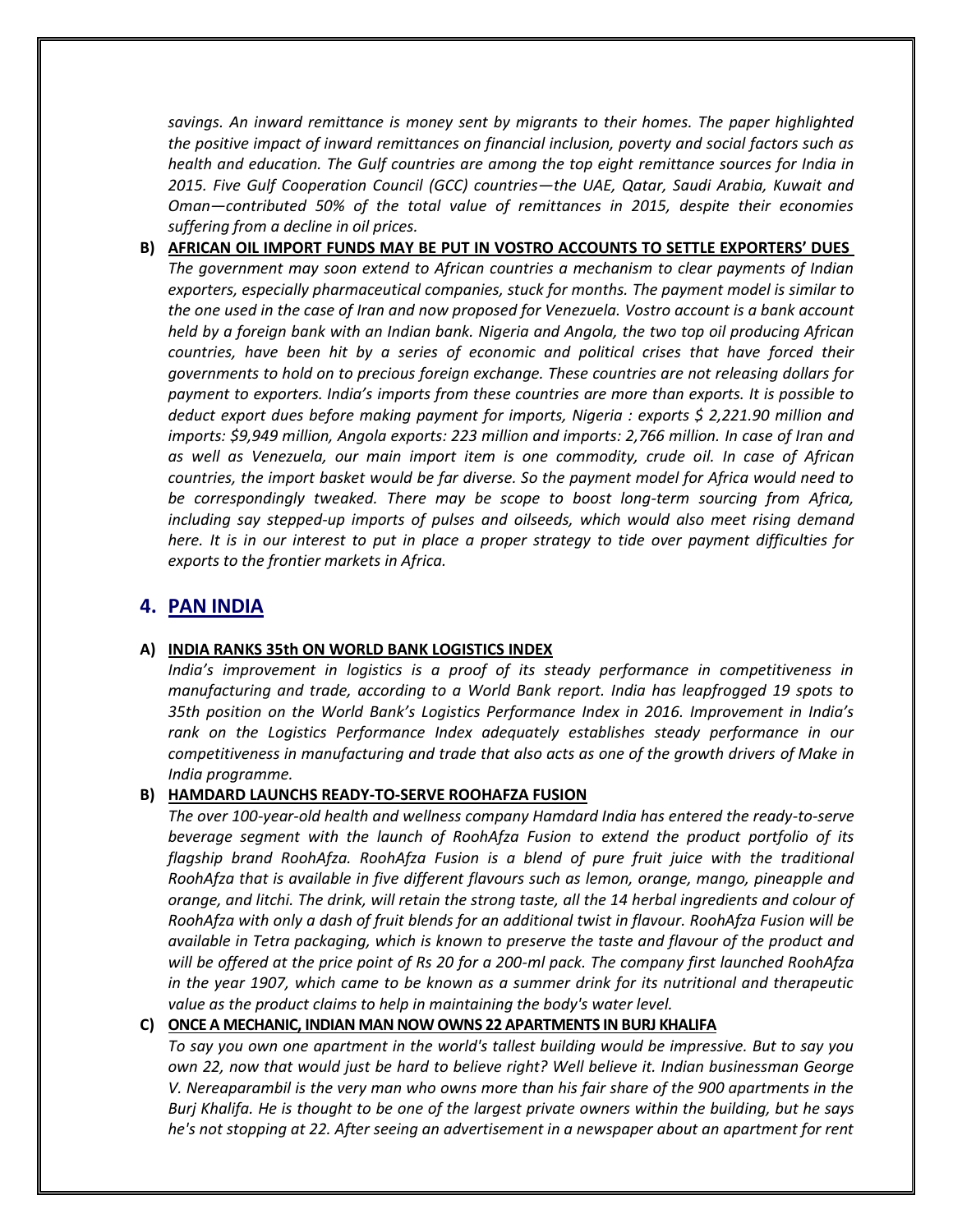*in the building, the Kerala-born businessman got straight on the phone. That very same day, he rented the apartment, and the next day he was living in it. That was in 2010. Now, six years on with 22 apartments under his belt, he said five are rented, and as for the rest, he's "waiting for the right tenant". George first touched down in Sharjah back in 1976. The visit marked his first trip outside of India, but the expat was far from a naïve newcomer. After realizing there was huge scope for an air conditioning business in the hot climate of the desert, the mechanic-turnedbusinessman went about setting up the beginnings of his now mini empire, GEO Group of Companies. A true rags to riches story, George has not let his success get to his head - nor the fact that he owns a huge chunk of one of the world's most popular landmarks.*

#### **D) INDIA AMONG TOP NEW MARKETS FOR LUXURY BRANDS**

*India is among the top prospective markets for luxury brands worldwide, with the country expected to see over two-fold growth in this segment in the next 10 years. According to the study by New World Wealth, India, along with Sri Lanka, Vietnam, Mauritius and China, offers strong opportunity for growth in luxury and wealth management space. A large number of entrepreneurs, good educational system and a large English speaking population are a big positive for the growth of the luxury segment, adding that the 10-year growth forecast stands at 120%. Other major contributing factors include strong growth forecast in the local financial services, IT, business process outsourcing, real estate, healthcare and media sectors. India is among the 10 richest countries in the world with total individual wealth of USD 5,600 billion.*

# **E) SIKKIM TOPS IN SWACHH BHARAT SURVEY**

*Sikkim and Himachal Pradesh's Mandi district have been ranked as the top state and district in terms of sanitation coverage under Prime Minister Narendra Modi's ambitious Swachh Bharat Mission. The survey conducted by the Quality Council of India (QCI) in 75 districts covered over 70,000 households. Bihar, was ranked lowest among states. With 25.16% households having access to safe toilets, it had the least coverage. Odisha, Jammu and Kashmir, Jharkhand and Telangana were ranked just above Bihar. Among hill districts, Anjaw in Arunachal Pradesh was at the bottom. In the plains, Sindhudurg in Maharashtra topped with 99% of the population having access to toilets, while Dungarpur in Rajasthan ranked lowest with 46% of the population having similar facilities.The districts were ranked on households having access to safe toilets, households not having litter or waste water, and average cleanliness around public places.*

# **F) INDIA MAY BOOST DEFENCE TIES WITH AFGHANISTAN**

*India is considering scaling up its security ties with Afghanistan—training Afghan defence forces as well as supplying military hardware—in a break from the past, following a spike in attacks by the rebel Taliban militia. India has offered \$1 billion package for capability building in spheres such as education, health, agriculture, skill development, empowerment of women, energy, and infrastructure and strengthening of democratic institutions. India is already one of the top donors in Afghanistan, having spent \$2 billion in reconstruction efforts since 2001. Three agreements—an extradition treaty, an agreement on cooperation in civil and commercial matters and a preliminary pact on peaceful uses of outer space have been signed.*

# **G) INFOSYS TO SET UP CENTRES IN CROATIA, RUSSIA**

*Infosys said it will set up two development centres, housing 180 engineers, in Croatia and Russia to expand its global service delivery network in Eastern Europe. India's second largest software services exporter announced an agreement with Italy's Ansaldo Energia, a producer of thermoelectric power plants, to provide engineering services. To support Ansaldo, Infosys will widen its network into Eastern Europe and Russia's established heavy engineering sector by creating the development centres — in Karlovac in Croatia and Moscow in Russia. Ansaldo Energia supports public and private sector power producers with a range of plant engineering, manufacturing and service activities. Infosys' centres, which will deliver research and development service delivery, will operate as centres of excellence for engineering skills in turbo machinery*,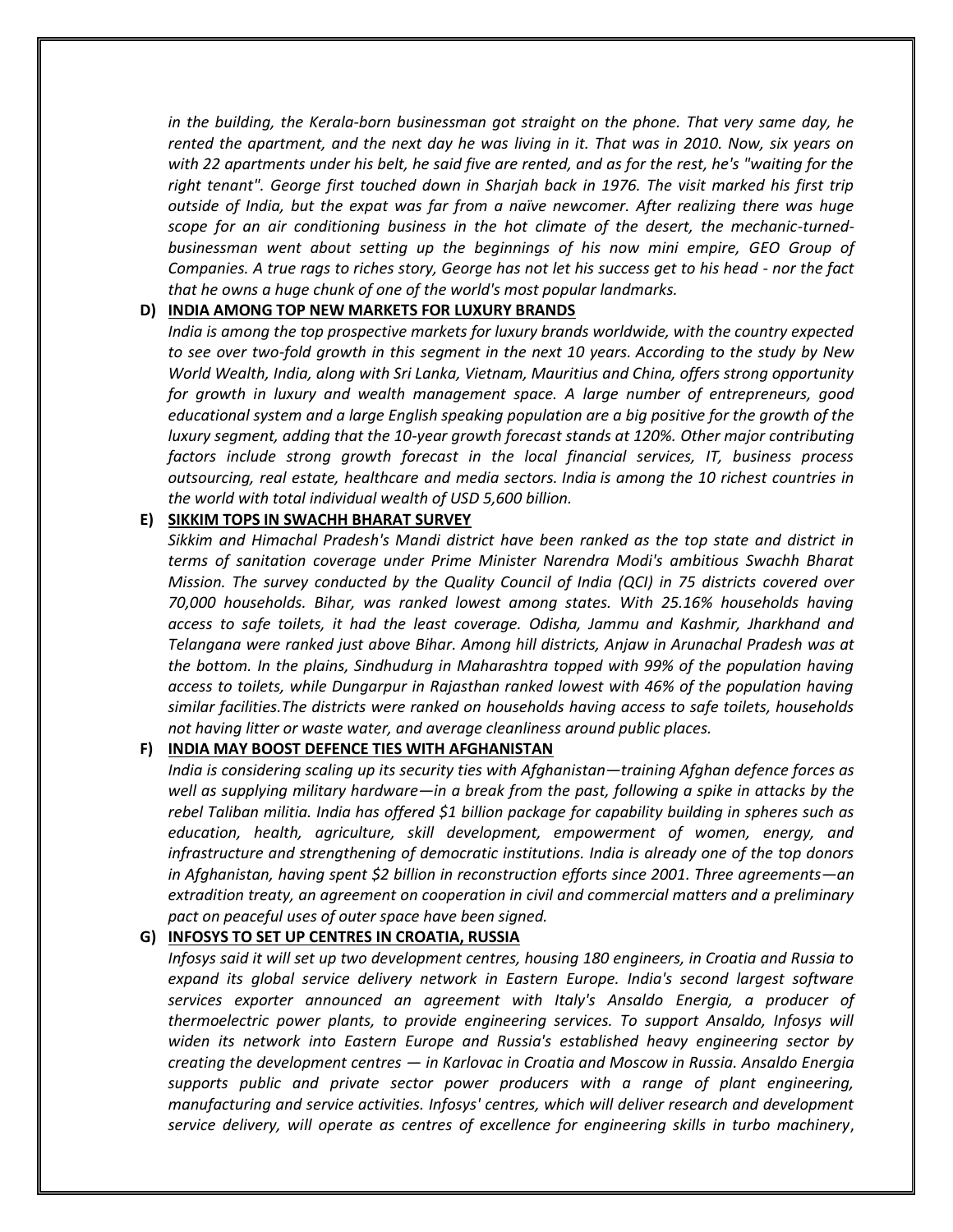*aerospace and automotive. Ansaldo is 40% owned by Italian state-backed investment fund Fondo Strategico Italiano and China's Shanghai Electric owns another 40%.*

#### **H) ADB APPROVES \$631 MILLION LOAN FOR VIZAG-CHENNAI INDUSTRIAL CORRIDOR**

*The Asian Development Bank (ADB) has approved a \$ 631 million loan to develop the proposed Vishakhapatnam-Chennai industrial corridor, the first such along a coastline in India. Part of the larger East Coast Economic Corridor (ECEC) that will extend 2,500 km from Kolkata in West Bengal and Tuticorin in Tamil Nadu, the government expects the project to bring manufacturing and export industries to India's east coast. The ECEC also includes a large number of ports which are currently underutilized but may be leveraged to improve India's trade capabilities with South East Asia. The ADB loan includes \$500 million for financing infrastructure like roads, power generation and drinking water, among others, and a \$125 million component to help policy interventions by the government. The first tranche of \$245 million is expected to reach the government by the first quarter of 2017.*

#### **I) ASIA'S LONGEST BRIDGE OVER BRAHMAPUTRA**

*The strategic Dhola-Sadiya bridge on Brahmaputra, which will reduce travel time between Assam and Arunachal Pradesh by four hours, is likely to be opened to traffic soon. Once the Rs 938-crore two-lane project is completed, it will be the longest bridge in Asia and will be crucial for defence purposes also. The bridge connectivity is also important as Arunachal Pradesh does not have a single operational airport and with China building air strips on its side of the LAC it will come as a shot in the arm for the military. Construction of this bridge in Assam was approved as a part of Rs 24,000 crore Arunachal Pradesh package to improve road connectivity in the border state*.

#### **J) FRANCE SIGN US\$ 8.9-BILLION RAFALE DEAL FOR 36 FIGHTER JETS**

*India signed an agreement with France to procure 36 Rafale fighter jets from Dassault Aviation SA that will give India an edge over Pakistan. The deal, estimated at \$8.9 billion, has been in the works for years. India started the hunt for multi-role fighter jets in 2007. It finally decided to scrap that tender and announced it will buy 36 Rafale jets directly from France under a government-togovernment deal during Prime Minister Narendra Modi's visit to Paris last year. These combat aircraft, delivery of which are expected to start in 36 months and be completed in 66 months from the date the contract is signed, come equipped with state-of-the-art missiles like 'Meteor' and 'Scalp. With the Meteor missiles, Indian Air Force will be able to hit targets as far as 150km away, compared with 80km it has so far been capable of targeting. Scalp, an air-to-ground cruise missile with a range in excess of 300km, will also give the IAF an edge over its adversaries. Under India's so-called offsets policy, Dassault will have to procure Indian-manufactured components equivalent to a certain value of the deal to help local defence manufacturing.*

#### **K) INDIA JUMPS 16 PLACES IN COMPETITIVENESS INDEX**

*India jumped 16 places in the World Economic Forum's (WEF) 2016-17 Global Competitiveness Index (GCI) to emerge as the highest rising economy due to improvement in goods market efficiency, business sophistication and innovation. India was ranked 39 out of 138 countries which were reviewed. Switzerland, Singapore and the US remain as the world's most competitive economies. China ranks 28 in the index. Among the other BRICS countries, Russia is ranked 43rd, South Africa at 47, while Brazil declined six notches to end up at 81. India's ranking has improved in the WEF's Global Competitive Index, The World Bank's Ease of Doing index, Index of Transparency International showing corruption situation was improving and the World Bank' logistics index.*

#### **L) INDIA FOURTH ON RIGHT TO INFORMATION LIST**

*India has ranked fourth in a worldwide comparative assessment of national legal frameworks for right to information, slipping a rank as Mexico replaced Serbia to head the list of 112 countries this year and pushed each of last year's top five countries a notch lower. Sri Lanka, at ninth spot, is the only other South Asian country to figure among top ten nations. Developed by the Centre for Law*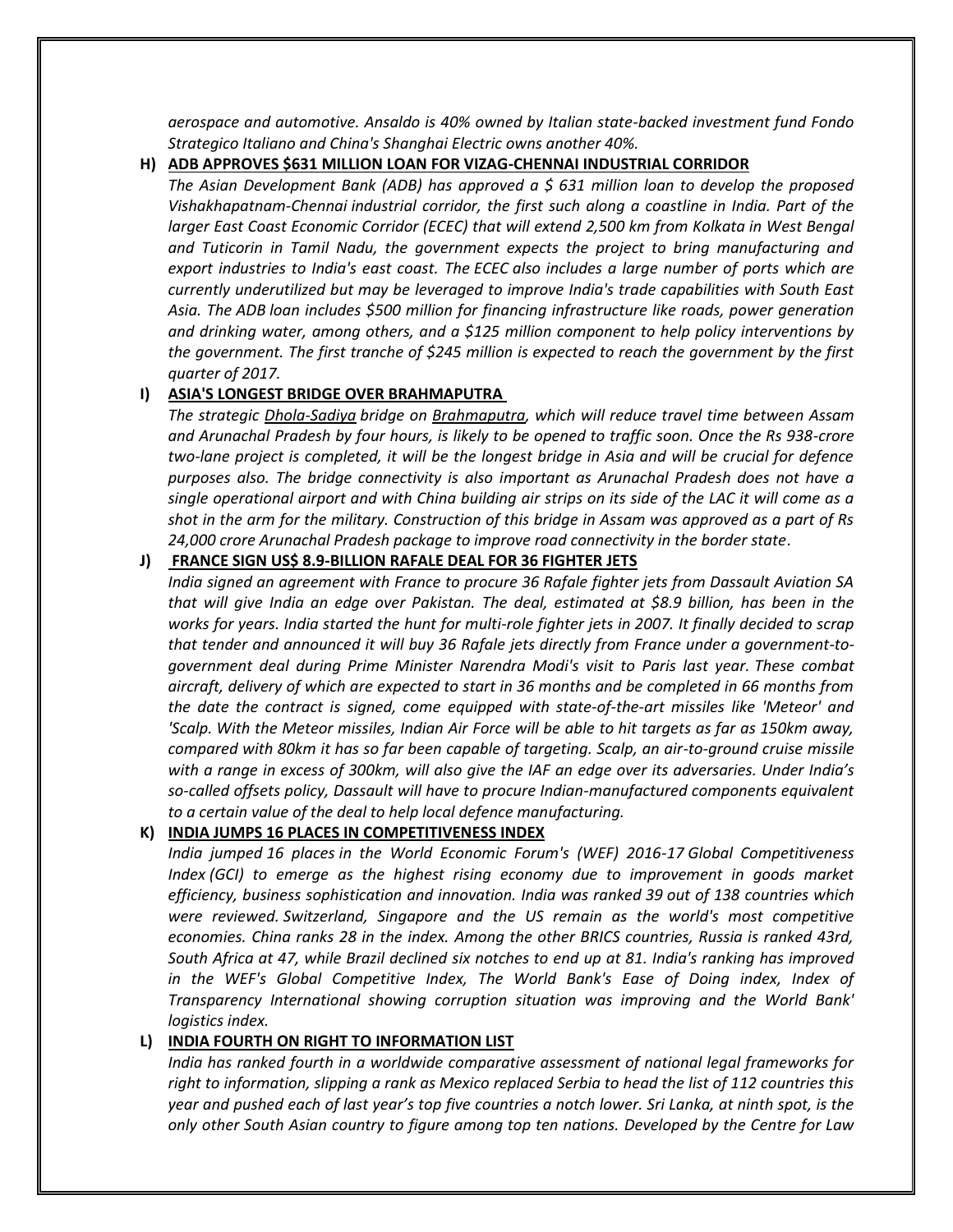*and Democracy and Access Info Europe, the ratings are done on the basis of 61 indicators totaling up to 150 points to gauge a country's legal framework. Mexico scored 136 points, edging past Serbia, which ended up with 135 points. RTI experts said India slipped one rank this year not because of its own performance but because of Mexico's surge. All countries in South Asia, barring Pakistan, scored more than 100 points. Pakistan remains at 89th spot. As per the ratings, Arab countries are among the world's weakest on this important human rights indicator, with only four of the 22 member states of the Arab League – Jordan, Sudan, Tunisia, Yemen – having RTI laws.*

# **5. GOVERNMENT CIRCULARS AND POLICIES**

#### **A) NEW IMPORT POLICY FOR MARBLE AND TRAVERTINE BLOCKS**

*The Department of Commerce, Ministry of Commerce and Industry, Government of India has notified the new import policy for Marble & Travertine Blocks, and Marble and Granite Slabs, to come into effect from 1st October 2016. Marble and Travertine Blocks: The Quantitative Restriction on the import of Marble & Travertine Blocks, and the associated administratively cumbersome and restrictive import licensing system has been brought to an end under the new policy coming into effect from 1st October 2016. The Minimum Import Price (MIP) for import of Marble Blocks has been reduced to US Dollars 200 per Metric Ton to address the distortions associated with an MIP. To address the interest of domestic producers, the Basic Customs Duty on import of Marble & Travertine Blocks will go up four times from the present 10% to 40% w.e.f. 1st October 2016. Marble Slabs: With effect from 1st October 2016, the MIP on the import of marble slabs is being reduced to US Dollars 40 per Sq. Metre to address the distortion associated with an MIP. In order to address the interest of domestic producers the basic customs duty on import of marble slabs is being doubled from 10% to 20% w.e.f. 1st October 2016. Granite Slabs: With effect from 1st October 2016, the MIP on the import of granite slabs is being reduced to US Dollars 50 per Sq. Metre to address the distortion associated with MIP. In order to address the interest of domestic producers the basic customs duty on import of granite slabs is being doubled from 10% to 20% w.e.f. 1st October 2016. The new policy balances the interests of domestic consumers, producers and processors, and ends the cumbersome licensing system for import of Marble & Travertine blocks.*

# **6. WORLD NEWSWRAP**

#### **A) U.S. AFFIRMS DUTIES ON STEEL FROM BRAZIL, INDIA, UK, SOUTH KOREA**

*The U.S. International Trade Commission voted on to lock in duties on imports of cold-rolled steel flat products from Brazil, India, South Korea and Britain but said imports from Russia were not injuring the U.S. industry. The U.S. Commerce Department had previously found the products from Brazil, India, South Korea and Russia were being unfairly subsidized and sold in the United States at below fair value, and that the products from Britain were also being dumped. ITC said their imports were harming the U.S. industry, a finding that effectively locked in place duties proposed by the Commerce Department that range as high as 58.36%.*

#### **B) ANTI-CHINA ACTIVISTS WIN IN HONG KONG ELECTION**

*A new wave of young Hong Kong activists seeking to change the way the southern Chinese city is governed by Beijing emerged as the big winners of legislative elections. Record turnout in vote helped sweep the newcomers into office, most notably Nathan Law, a 23-year-old former student leader of massive pro-democracy protests that rocked Hong Kong in 2014. He garnered the second-highest number of votes in his six-seat Hong Kong Island constituency. Law's party, Demosisto, founded earlier this year with teen protest leader Joshua Wong, advocates a*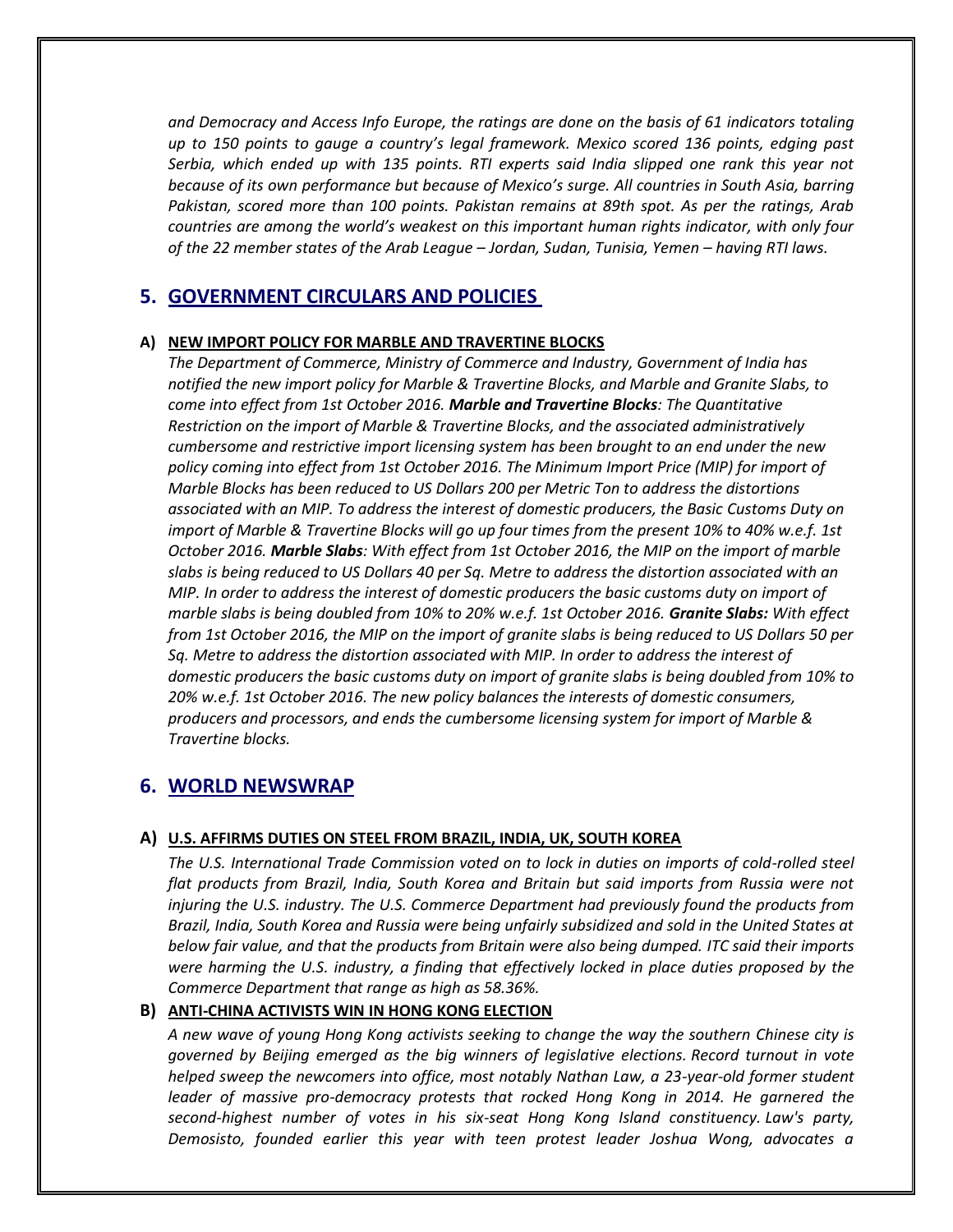*referendum on "self-determination" on the future status of Hong Kong, which is in the middle of a 50-year transition period to Chinese rule.*

#### **C) AFTER BAN ON US CHICKENS, CHINA FACES SHORAGE**

*China's near two-year ban on US imports of chickens used for breeding is threatening supplies of chicken meat in the world's second-largest poultry market, leading to the first shortfall in at least a decade and potentially pushing up prices. China relies on imported breeding stock for production of white-feathered broiler chickens, the type used by fast-food chains, which account for more than half the country's chicken supply. Imports of breeding chicks - shipped in lots of 168 -- fell to 720,000 units last year. Only 110,000 units have entered the market so far this year, well below what is needed to produce enough broiler chickens for next year's demand. A shortfall next year at around one million tonnes or 8% consumption, could push prices up by as much as 20% from a current 19.8 Yuan (\$2.96) per kg. China will import 480,000 tonnes of poultry meat next year, up 33% from this year, from markets like Brazil, Argentina and Chile.*

# **D) ST. PETERSBURG NAMED BEST TOURIST DESTINATION IN EUROPE AGAIN**

*St. Petersburg won the World Travel Awards' best tourist destination in Europe' nomination for two consecutive years. About 1 million tourists and tourism experts voted for St. Petersburg in 2016. The main parameters to determine a winner in this nomination are safety, infrastructure and hotel chains. China leads in the number of foreign tourists visiting St. Petersburg.*

#### **E) INDIA SIGNS OPEN SKIES PACT WITH GREECE**

*India signed an open skies agreement with Greece, the first after the finalization of the civil aviation policy in June. At present, there are no direct flights between India and Greece and passengers travel one stop via Gulf states or Turkey to Greece. In fact, there was no air services agreement between India and Greece till now thus preventing the start of air services between two countries. The open skies agreement will allow airlines from India to operate unlimited number of flights to Greece while Greek carriers have been granted unlimited traffic rights to six Indian metro cities. Greece has become the first country to have an open sky agreement with India under the new policy. Prior to this, India had entered into an open skies agreement with the US and Britain. The open skies with Britain covers airports excluding London Heathrow. According to the civil aviation policy, the government can enter into an 'open sky' air services agreement on a reciprocal basis with SAARC nations as well as countries with territory located entirely beyond a 5,000 kilometre radius from New Delhi.*

# **F) FIRE POWER!**

*Top 10 countries according to the Global Firepower Index 2016. 1.US: 0.089, 2.Russia: 0.096, 3.China: 0.098, 4.India: 0.166, 5.France: 0.199, 6.UK: 0.216, 7.Japan: 0.246, 8.Turkey: 0.262, 9.Germany: 0.264, 10.Italy: 0.272.*

#### **G) BRIDGE TO NOWHERE SHOWS CHINA'S FAILED EFFORTS TO ENGAGE NORTH KOREA**

*The New Yalu River Bridge was supposed to symbolize a new era in relations between China and North Korea, helping bring investment to landmark free trade zones jointly run with the impoverished and isolated state. Costing 2.2 billion Yuan (\$330 million) and partially completed last year, the dual-carriageway bridge today sits abandoned, the impressive border post on the Chinese side deserted and locked, not a soul to be seen. Launched with great fanfare at a five-star Beijing hotel in 2012, the free trade zones close to the Chinese border city of Dandong were meant to be part of China's efforts to coax its erstwhile diplomatically into cautious, export-oriented economic reforms, rather than sabre rattling and nuclear tests. China's anger at North Korea for carrying out its fifth and biggest nuclear test last week means the bridge looks unlikely to open any time soon, especially as Pyongyang is already under wide-ranging UN sanctions China* has *promised to uphold. China's trade with the North is dwarfed by that with capitalist South Korea, which was worth 908 billion Yuan (\$136 billion) between January and July, compared to just 17.7 billion Yuan between China and North Korea.*